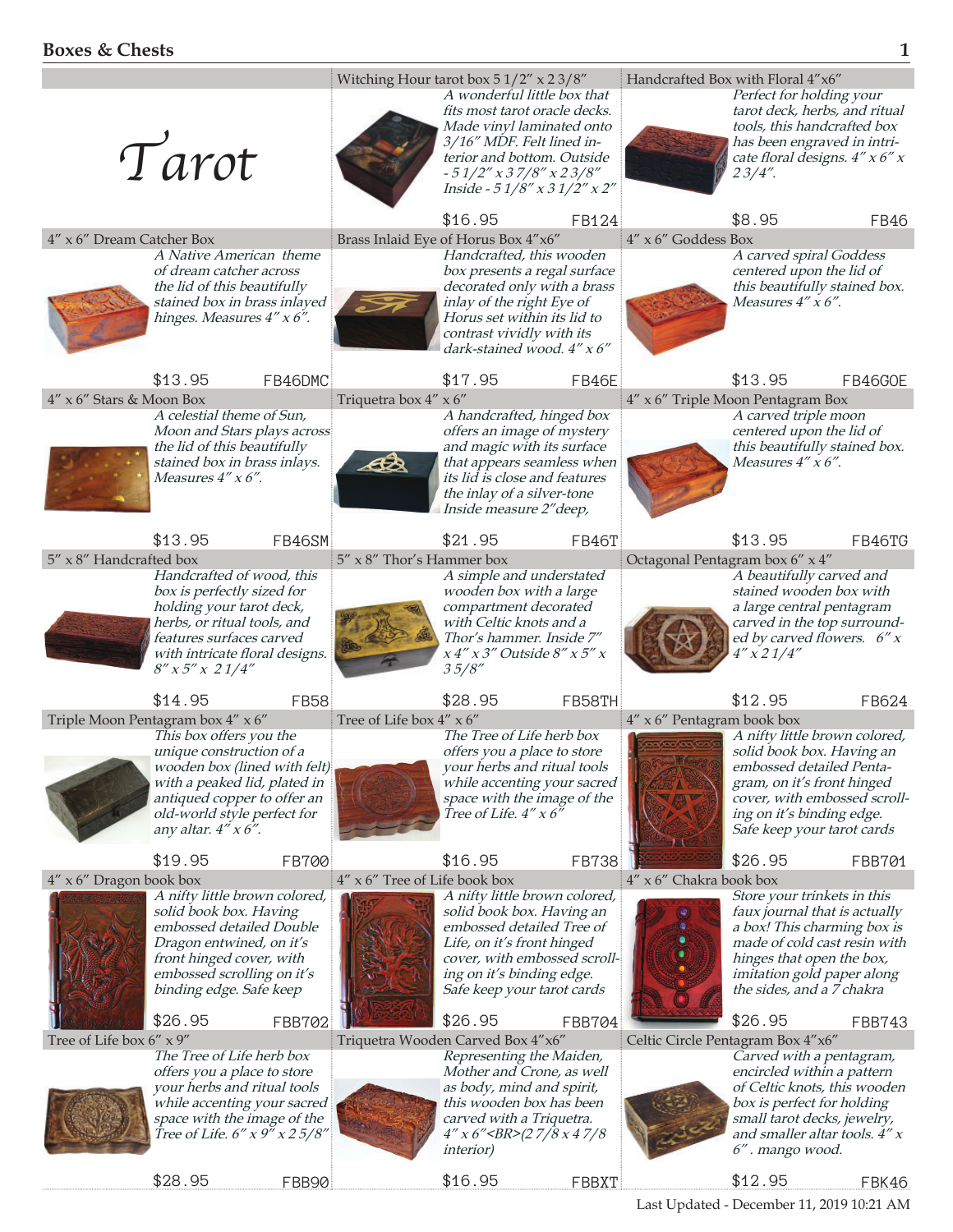## **Boxes & Chests 2**